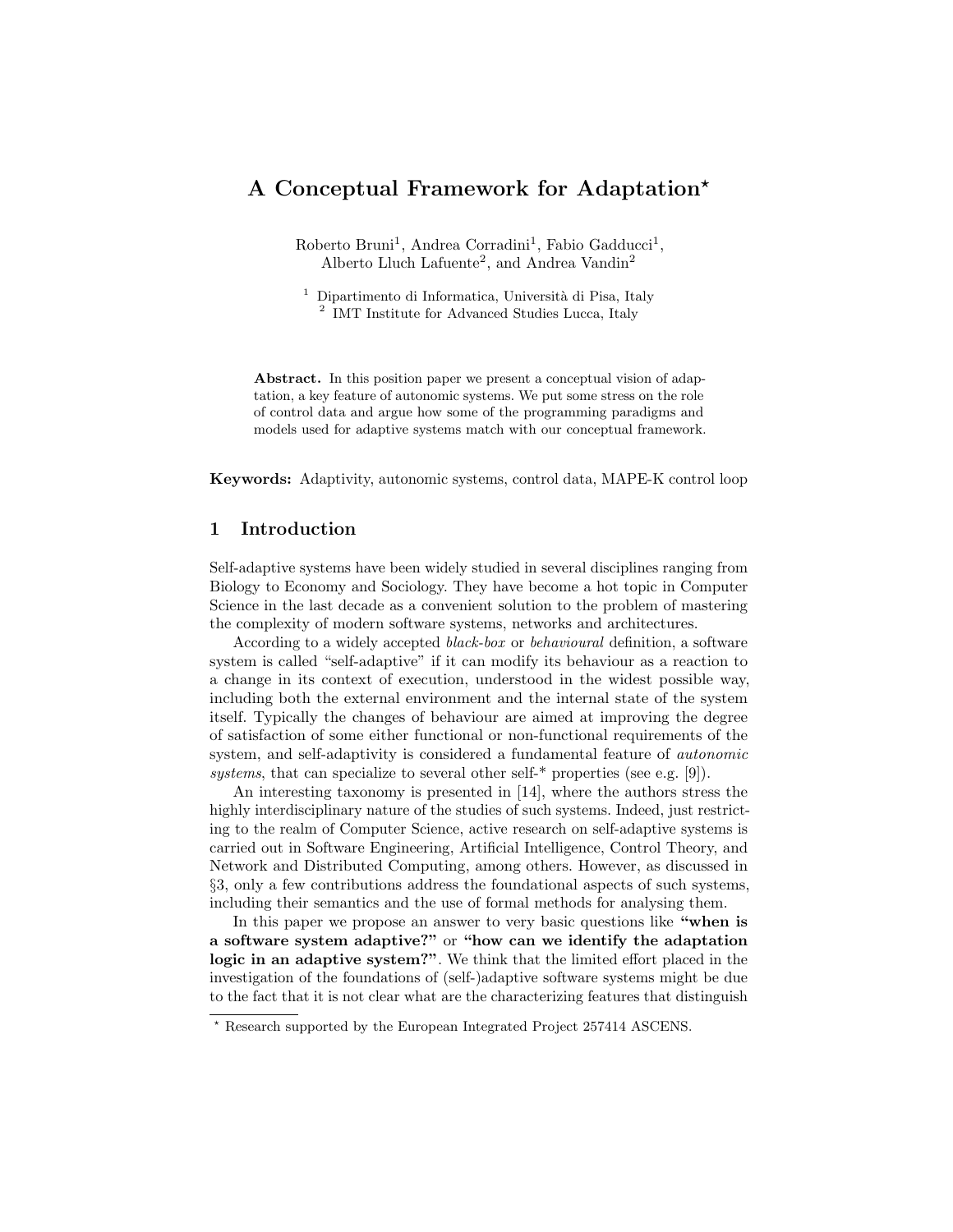such systems from plain ("non-adaptive") ones. In fact, almost any software system can be considered self-adaptive, according to the black-box definition recalled above, since any system of a reasonable size can modify its behaviour (e.g., by executing different conditional branches) as a reaction to a change in the context of execution (like the change of variables or parameters).

These considerations show that the above behavioural definition of adaptivity is not useful in pinpointing adaptive systems, even if it allows to discard many systems that certainly are not. We should rather take a white-box perspective which allows us to inspect, to some extent, the internal structure of a system: we aim to have a clear *separation of concerns* to distinguish the cases where the changes of behaviour are part of the application logic from those where they realize the adaptation logic, calling adaptive only systems capable of the latter.

Self-adaptivity is often obtained by enriching the software that implements the standard application logic with a control loop which monitors the context of execution, determines the changes to be enforced, and enacts them. Thus systems featuring such an architectural pattern, often called MAPE-K [8–10], should definitely be considered as adaptive. But as argued in [4] there are other, simpler adaptive patterns, like the Internal Feedback Loop pattern, where the control loop is not as neatly separated from the application logic as in MAPE-K, and the Reactive Adaptation pattern, where the system just reacts to events from the environment by changing its behaviour. Also systems realizing such patterns should be captured by a convincing definition of adaptivity, and their adaptation logic should be exposed and differentiated from their application logic.

Other software systems that can easily be categorized as (self-)adaptive are those implemented with programming languages explicitely designed to express these features. Archetypal examples are languages belonging to the paradigm of Context Oriented Programming, where the contexts of execution are first-class citizens [15], or to that of Dynamic Aspect Oriented Programming. Nevertheless, it is not the programming language what makes a program adaptive or not: truly adaptive systems can be programmed in traditional languages, exactly like object-oriented systems can, with some effort, in traditional imperative languages.

The goal of this position paper is to present a conceptual framework for adaptation, proposing a simple structural criterion to portray adaptivity (§2). We discuss how systems developed according to mainstream methodologies are shown to be adaptive according to our definition  $(\S3)$ , and explain how to understand adaptivity in many computational formalisms (§4). We sketch a first formalization of our concepts  $(\S 5)$ . Finally, we discuss future developments of these ideas  $(\S 6)$ .

### 2 When is a software component adaptive?

Software systems are made of one or more processes, roughly programs in execution, possibly interacting among themselves and with the environment in arbitrarily complex ways. Sometimes an adaptive behaviour of such a complex system may emerge from the interactions among its components, even if the components in isolation are not adaptive. However, we do not discuss this kind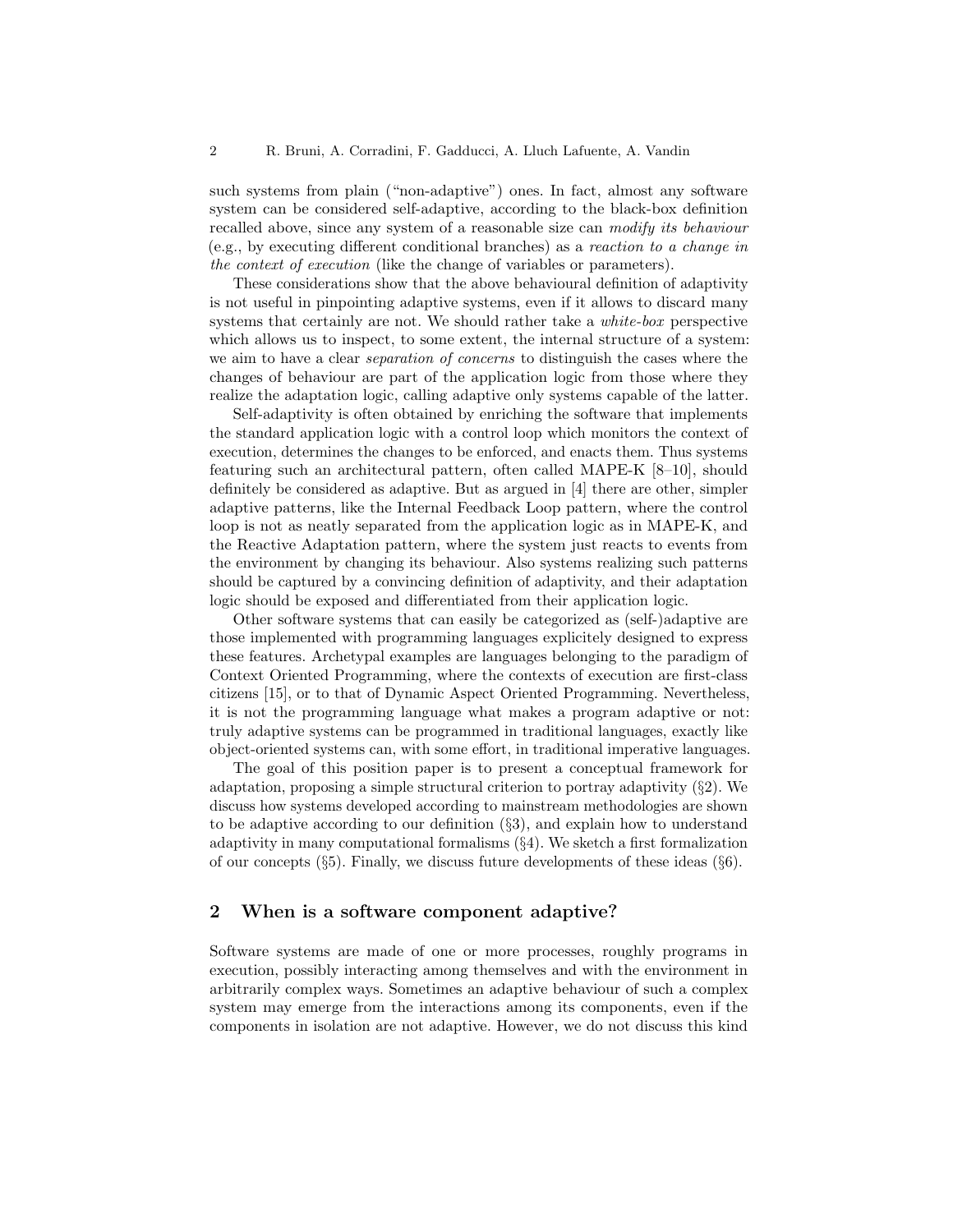of adaptivity here: we focus instead on the adaptivity of simple components, for which we introduce the following conceptual framework.

According to a traditional paradigm, a program governing the behaviour of a component is made of control and data: these are two conceptual ingredients that in presence of sufficient resources (like computing power, memory or sensors) determine the behaviour of the component. In order to introduce adaptivity in this framework, we require to make explicit the fact that the behaviour of a component depends on some well identified control data. At this level of abstraction we are not concerned with the way the behaviour of the component is influenced by the control data, nor with the structure of such data.

Now, we define adaptation as the run-time modification of the control data. From this basic definition we derive several others. A component is adaptable if it has a distinguished collection of control data that can be modified at run-time. Thus if either the control data are not identified or they cannot be modified, then the system is not adaptable. Further, a component is adaptive if it is adaptable and its control data are modified at run-time, at least in some of its executions. And a component is self-adaptive if it is able to modify its own control data at run-time.

Given the intrinsic complexity of adaptive systems, this conceptual view of adaptation might look like an oversimplification. Our goal is to show that instead it enjoys most of the properties that one would require from such a definition.

Any definition of adaptivity should face the problem that the judgement whether a system is adaptive or not is often subjective. Indeed, one can always argue that whatever change in the behaviour the system is able to manifest is part of the application logic, and thus should not be deemed as "adaptation". From our perspective, this is captured by the fact that the collection of control data of a component can be defined, at least in principle, in an arbitrary way, ranging from the empty set ("the system is not adaptable") to the collection of all the data of the program ("any data modification is an adaptation").

As a concrete example, we may ask ourselves whether the execution of a simple branching statement, like if tooHeavy then askForHelp else push can be interpreted as a form of adaptation. The answer is: it depends.

Suppose that the statement is part of the software controlling a robot, and that the boolean variable tooHeavy is set according to the value returned by a sensor. If tooHeavy is considered as a standard program variable, then the change of behaviour caused by a change of its value is not considered "adaptation". If tooHeavy is instead considered as control data, then its change triggers an adaptation. Summing up, our question can be answered only after a clear identification of the control data.

Ideally, a sensible collection of control data should be chosen to enforce a separation of concerns, allowing to distinguish neatly, if possible, the activities relevant for adaptation (those that affect the control data) from those relevant for the application logic only (that should not modify the control data). We will come back to this methodological point along §3 and §4.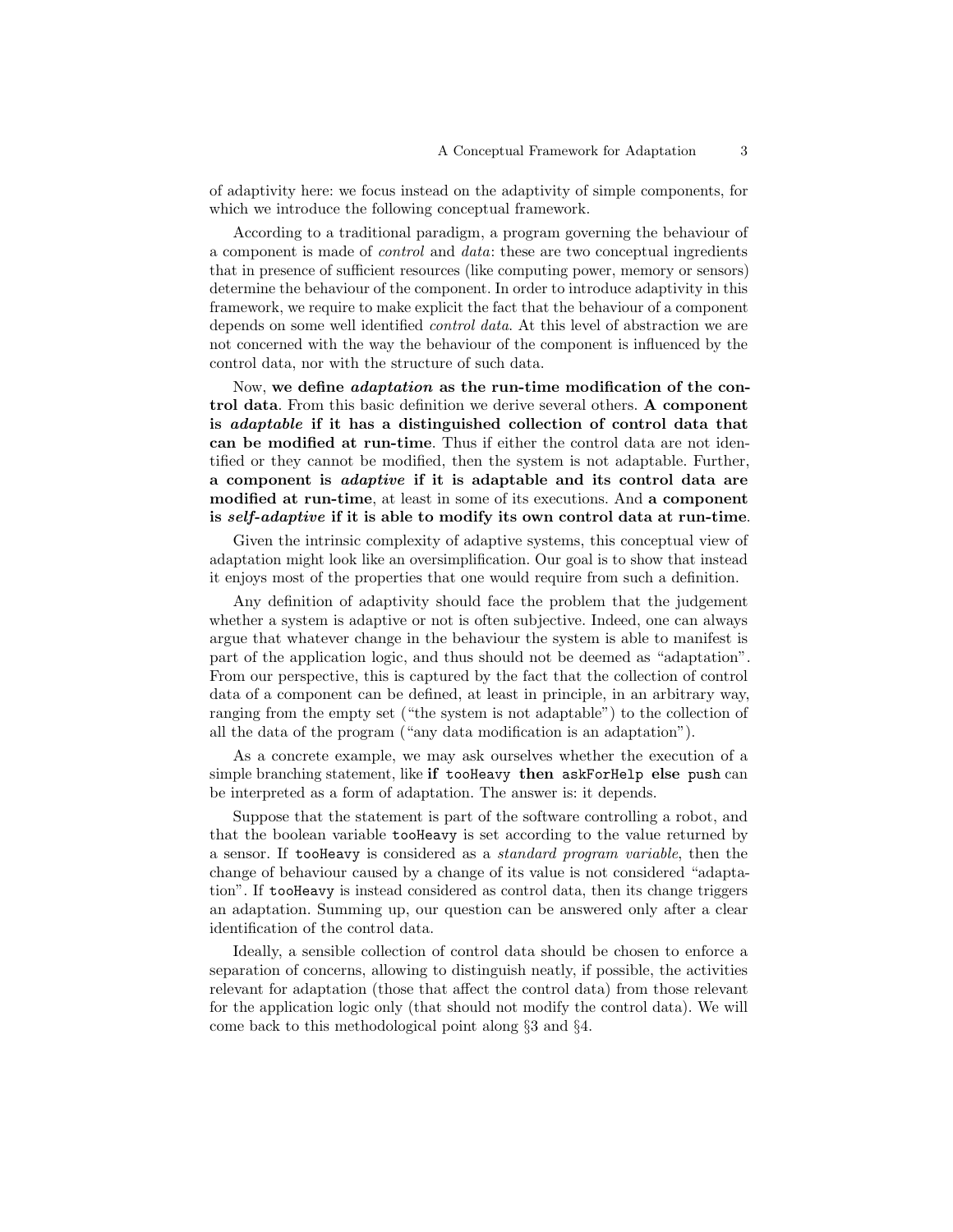Of course, any computational model or programming language can be used to implement an adaptive system, just by identifying the part of the data that governs the behaviour. Consequently, the nature of control data can vary considerably, ranging from simple configuration parameters to a complete representation of the program in execution that can be modified at run-time. This latter scenario is typical of computational models that support meta-programming or reflective features even if, at least in principle, it is possible for any Turing-complete formalism. We shall discuss in §4 how adaptivity, as defined above, can be obtained in systems implemented according to several computational formalisms. Before that, as a *proof of concept*, we discuss in the next section how several well accepted architectures of adaptive systems can be cast in our framework.

## 3 Architectures, patterns and reference models for adaptivity

Several contributions to the literature describe possible architectures or reference models for adaptive systems (or for autonomic systems, for which self-adaptivity is one of the main features). In this section we survey some of such proposals, stressing for each of them how a reasonable notion of control data can be identified.

According to the MAPE-K architecture, a widely accepted reference model introduced in a seminal IBM paper [8], a self-adaptive system is made of a component implementing the application logic, equipped with a control loop that monitors the execution through suitable sensors, analyses the collected data, plans an adaptation strategy, and finally executes the adaptation of the managed component through some effectors; all the phases of the control loop access a shared knowledge repository. Adaptation according to this model naturally fits in



Fig. 1. Control data in MAPE-K.

our framework with an obvious choice for the control data: these are the data of the managed component which are either sensed by the monitor or modified by the execute phase of the control loop. Thus the control data represent the interface exposed by the managed component through which the control loop can operate, as shown in Fig. 1. The managed component is adaptable, and the system made of both the component and the control loop is self-adaptive.

The construction can be iterated, as the control loop itself could be adaptable. As an example think of a component which follows a plan to perform some tasks. It can be adaptable, having a manager which devises new plans according to changes in the context or in the component's goals. In turn, this planning component might itself be adaptable, with another component that controls and adapts its planning strategy, for instance determining the new strategy on the basis of a tradeoff between optimality of the plans and computational cost. In this case, the planning component (that realizes the control loop of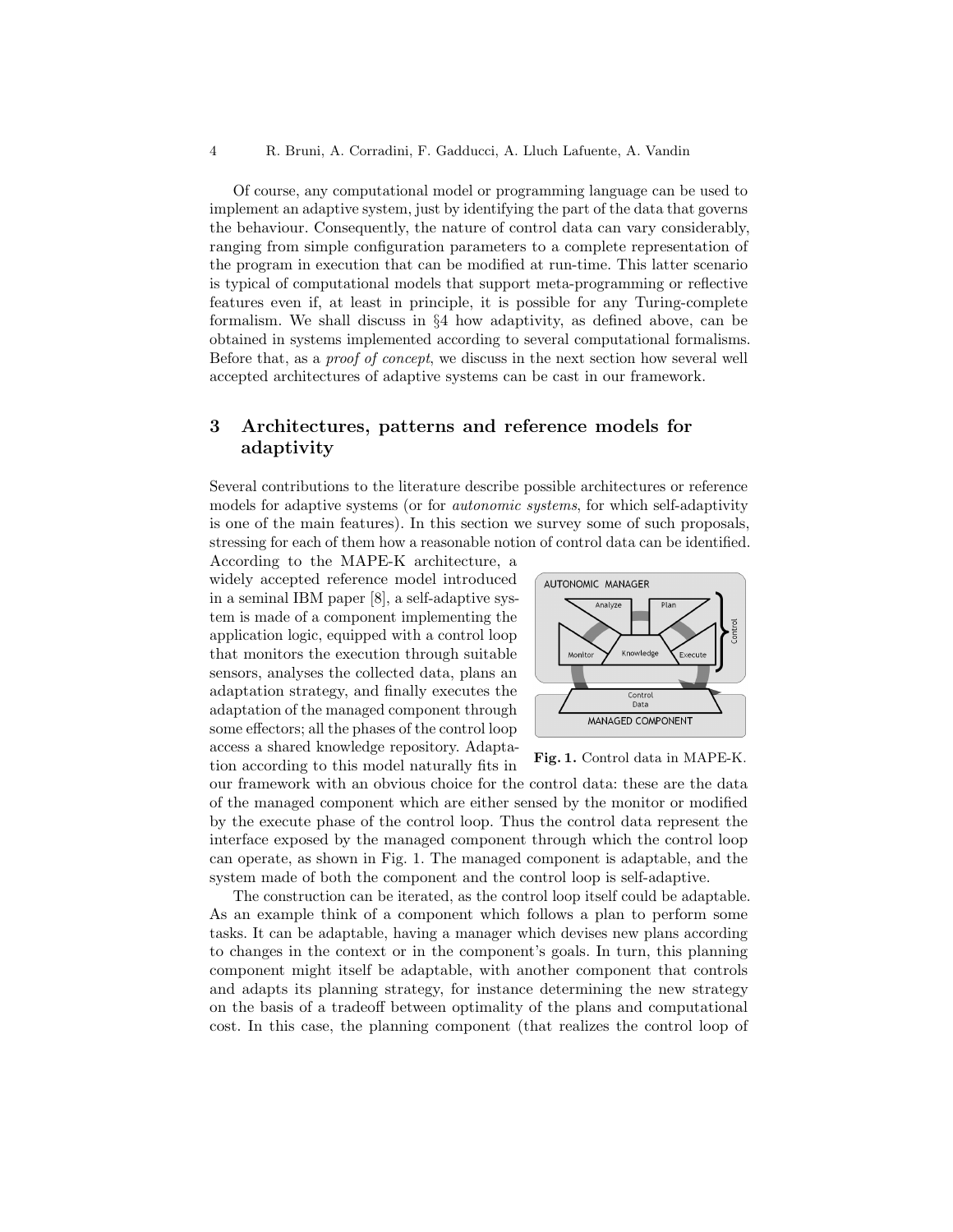

the base component) exposes itself some control data (conceptually part of its knowledge), thus enabling a hierarchical composition that allows one to build towers of adaptive components (Fig. 2).

Another general reference model has been proposed in [1], where (computational) reflection is promoted as a necessary criterion for any self-adaptive software system. Reflection implies the presence, besides of base-level components and computations, also of meta-level subsystems and meta-computations that act on a meta-model. Meta-computations can inspect and modify the meta-model that is causally connected to the base-level system, so that changes in one are reflected in the other. The authors argue that most methodologies and frameworks proposed for the design and development of self-adaptive systems rely on some form of reflection, even if this is not always made explicit. Building on these considerations, in [18] they introduce FORMS, a formal reference model that provides basic modeling primitives and relationship among them, suitable for the design of self-adaptive systems. Such primitives allow one to make explicit the presence of reflective (meta-level) subsystems, computations and models.

The goals of [1] are not dissimilar from ours, as they try to capture the essence of self-adaptive systems, identifying it in computational reflection; recall anyway that with our notion of control data we aimed at capturing the essence of the sole adaptability. We argue that in self-adaptive systems conforming to this model it should be relatively easy to identify the relevant control data. It is pretty clear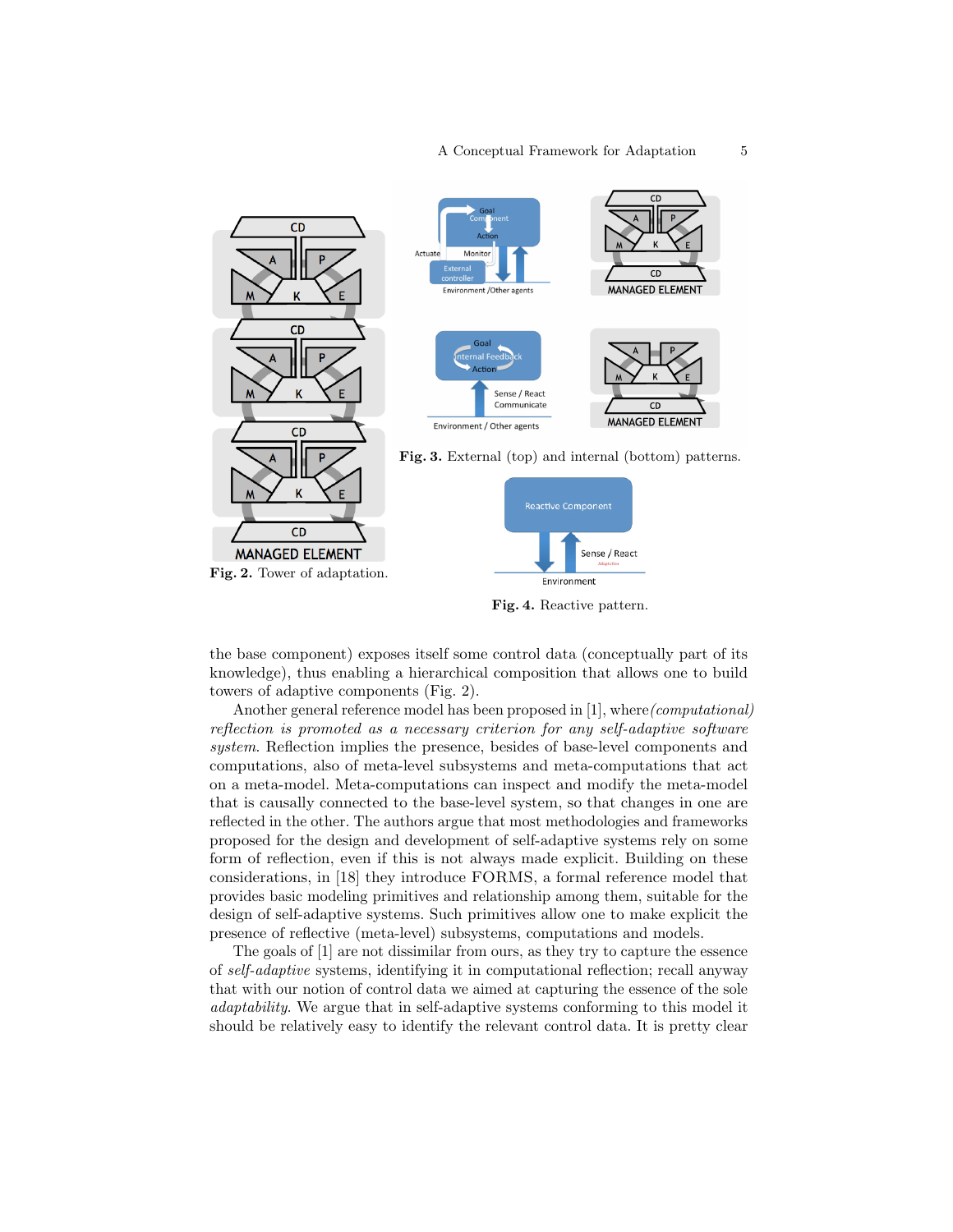that in reflective systems containing an explicit meta-model of the base-level system (like those conforming to the architecture-based solution proposed in [12]), such meta-model plays exactly the role of control data. Nevertheless, the FORMS modeling primitives can be instantiated and composed in a variety of ways (one for modeling MAPE-K and one for a specific application are discussed in [18]); in general in any such reflective system the control data could be identified at the boundaries between the meta-level and the base-level components.

In other frameworks for the design of adaptive system (like [19]) the base-level system has a fixed collection of possible behaviours (or behavioural models), and adaptation consists of passing from one behaviour to another one, for example for the sake of better performance, or to ensure, in case of partial failure, the contractually agreed functionalities, even if in a degraded form. The approach proposed in [19] emphasizes the use of formal methods to validate the development of adaptive systems, for example by requiring the definition of global invariants for the whole system and of local requirements for the "local" behaviours. Specifically, it represents the local behavioural models with coloured Petri nets, and the adaptation change from one local model to another with an additional Petri net transition (labeled adapt). Such adapt transitions describe how to transform a state (a set of tokens) in the source Petri net into a state in the target model, thus providing a clean solution to the state transfer problem common to these approaches. In this context, a good choice of control data would be the Petri net that describes the current base-level computation, which is replaced during an adaptation change by another local model. Instead the alternative, pretty natural choice of control data as the tokens that are consumed by the adapt transition would be considered poor, as it would not separate clearly the base-level from the meta-level computations.

In the architectural approach of [2], a system specification has a two-layered architecture to enforce a separation between computation and coordination. The first layer includes the basic computational components with well-identified interfaces, while the second one is made of connectors (called coordination contracts) that link the components appropriately in order to ensure the required system's functionalities. Adaptation in this context is obtained by *reconfiguration*, which can consist of removal/addition/replacement of both base components and connectors among them. The possible reconfigurations of a system are described declaratively with suitable rules, grouped in coordination contexts: such rules can be either invoked explicitly, or triggered automatically by the verification of certain conditions. In this approach, as adaptation is identified with reconfiguration, the control data consist of the whole two-layered architecture, excluding the internal state of the computational components.

More recently, a preliminary taxonomy of adaptive patterns have been proposed [4]. Two of these capture typical control loop patterns such as the internal and the external ones. Like MAPE-K, also these patterns can be cast easily in our framework (see Fig. 3): in the internal control loop pattern, the manager is a wrapper for the managed component and it is not adaptable, while in the external control loop pattern the manager is an adaptable component that is connected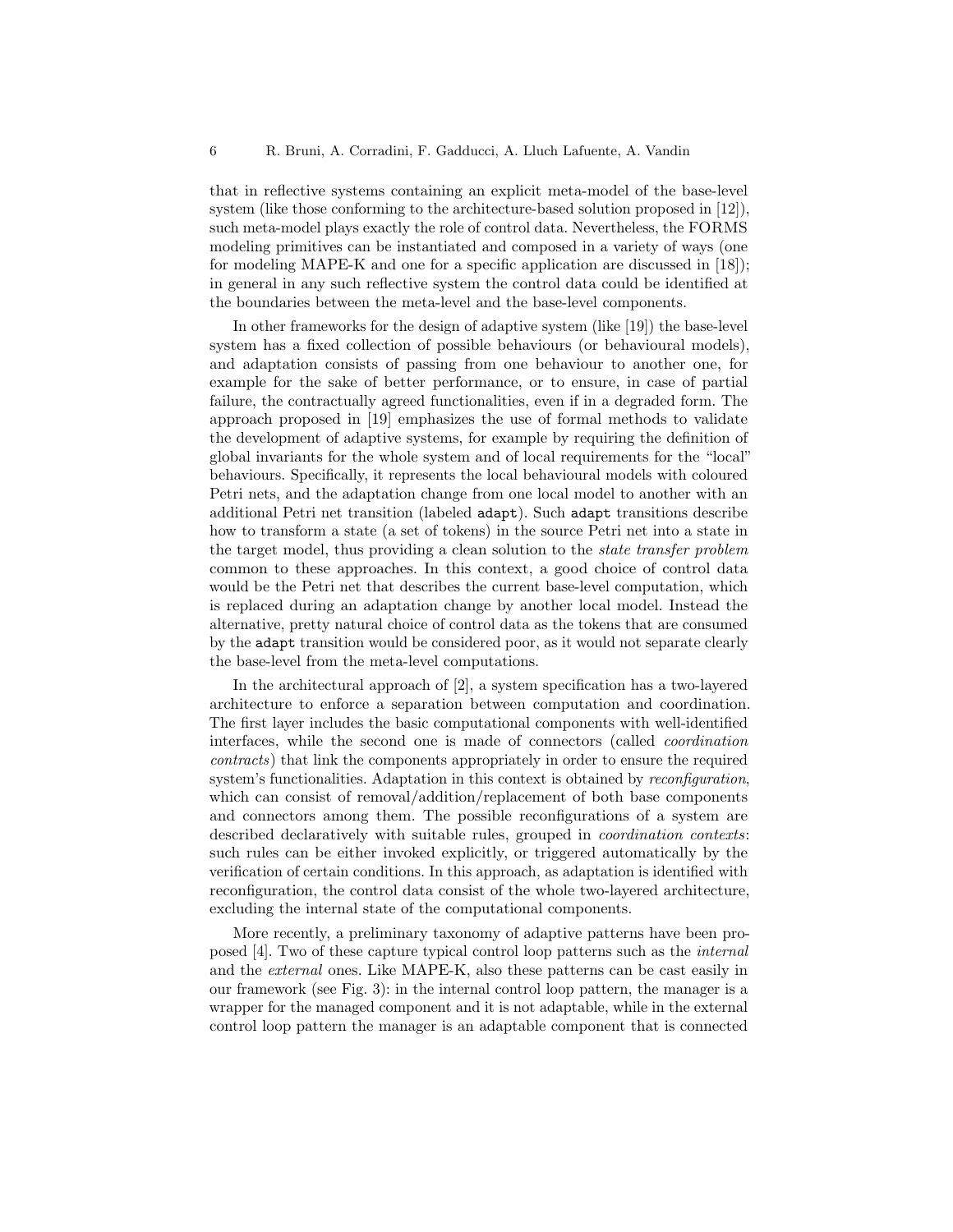with the managed component. The third adaptive pattern describes *reactive* components (see Fig. 4). Such components are capable to modify their behavior in reaction to an external event, without any control loop. In our conceptual framework, a reactive system of this kind is (self-)adaptive if we consider as control data the variables that are modified by sensing the environment.

Let us conclude by considering two of the few contributions that propose a formal semantics for adaptive systems. In [13] the author identifies suitable semantical domains aimed at capturing the essence of adaptation. The behaviour of a system is formalized in terms of a category of specification carrying programs (also called contracts), i.e. triples made of a program, a specification and a satisfaction relation among them; arrows between contracts are refinement relations. Contracts are equipped with a functorial semantics, and their adaptive version is obtained by indexing the semantics with respect to a set of stages of adaptation, yielding a coalgebric presentation potentially useful for further generalizations. At present it is not yet clear whether a notion of control data could fit in this abstract semantical framework or not: this is a topic of current investigation.

Finally, [3] proposes a formal definition of when a system exposes an adaptive behaviour with respect to a user. A system is modeled as a black-box component that can interact with the user and with the environment through streams of data. A system is assumed to be deterministic, thus if it reacts non-deterministically to the input stream provided by the user, this is interpreted as an evidence of the fact that the system adapted its behaviour after an interaction with the environment. Different kinds of adaptation are considered, depending on how much of the interaction between the environment and the system can be observed by the user. Even if formally crisp, this definition of adaptivity is based on strong assumptions (e.g. systems are deterministic, all adaptive systems are interactive) that can restrict considerably its range of applicability. For example, it would not classify as adaptive a system where a change of behaviour is triggered by an interaction with the user.

#### 4 Adaptivity in various computational paradigms

As observed in §2 and §3, the nature of control data can vary considerably depending both on the degree of adaptivity of the system and on the nature of the computational formalisms used to implement it. Examples of control data include configuration variables, rules (in rule-based programming), contexts (in context-oriented programming), interactions (in connector-centered approaches), policies (in policy-driven languages), aspects (in aspect-oriented languages), monads and effects (in functional languages), and even entire programs (in models of computation exhibiting higher-order or reflective features).

We outline some rules of thumb for the choice of control data within a few computational formalisms that are suited for implementing adaptive systems.

Context-Oriented Programming. Many programming languages have been promoted as suitable for programming adaptive systems [7]. A recent example is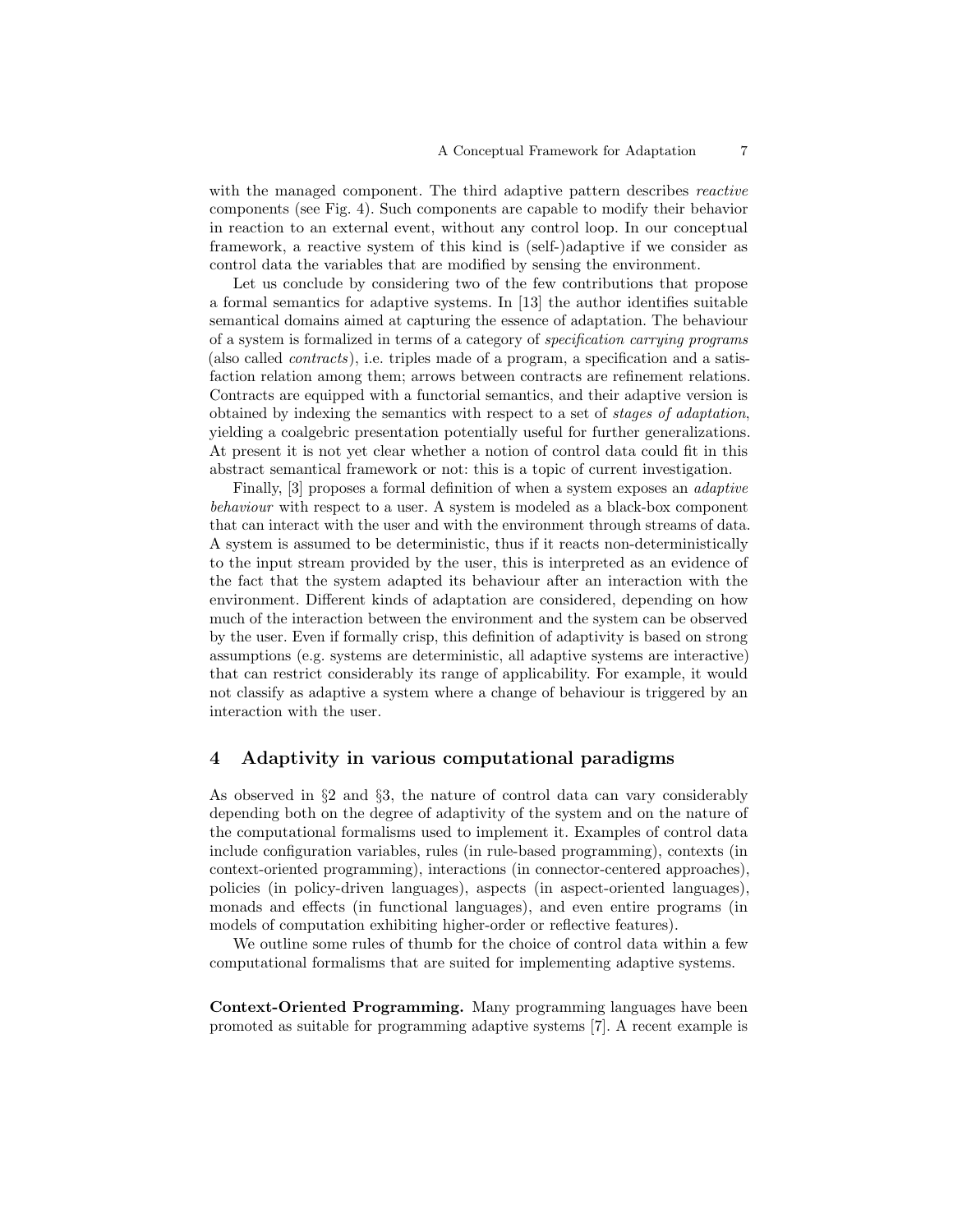context-oriented programing which has been designed as a convenient paradigm for programming autonomic systems in general [15]. The main idea of this paradigm is that the execution of a program depends on the run-time environment under which the program is running.

Many languages have been extended to adopt the context-oriented paradigm. We mention among others Lisp, Python, Ruby, Smalltalk, Scheme, Java, and Erlang. The notion of context varies from approach to approach and in general it might refer to any computationally accessible information. A typical example is the environmental data collected from sensors. In many cases the universe of all possible contexts is discretised in order to have a manageable, abstract set of fixed contexts. This is achieved, for instance by means of functions mapping the environmental data into the set of fixed contexts. Code fragments like methods or functions can then be specialized for each possible context. Such chunks of behaviours associated with contexts are called variations.

The context-oriented paradigm can be used to program autonomic systems by activating or deactivating variations in reaction to context changes. The key mechanism exploited here is the dynamic dispatching of variations. When a piece of code is being executed, a sort of dispatcher examines the current context of the execution in order to decide which variation to invoke. Contexts thus act as some sort of possibly nested scopes. Indeed, very often a stack is used to store the currently active contexts, and a variation can propagate the invocation to the variation of the enclosing context.

The key idea to achieve adaptation along the lines of the MAPE-K framework is for the manager to control the context stack (for example, to modify it in correspondence with environmental changes) and for the managed component to access it in a read-only manner. Those points of the code in which the managed component queries the current context stack are called activation hooks.

Quite naturally, context-oriented programming falls into our framework by considering the context stack as control data. With this view, the only difference between the approach proposed in [15] and our ideas is that the former suggests the control data to reside within the manager, while we locate the control data in the interface of the managed component.

Declarative Programming. Logic programming and its variations are one of the most successful declarative programming paradigms. In the simplest variant, a logic program consists of a set of Horn clauses and, given a goal, a computation proceeds by applying repeatedly SLD-resolution trying to reach the empty clause in order to refuse the initial goal.

Most often logic programming interpreters support two extra-logical predicates, assert and retract, whose evaluation has the effect of adding or removing the specified Horn clause from the program in execution, respectively, causing a change in its behaviour. This is a pretty natural form of adaptation that fits perfectly in our framework by considering the same clauses of the program as control data. More precisely, this is an example of self-adaptivity, because the program itself can modify the control data.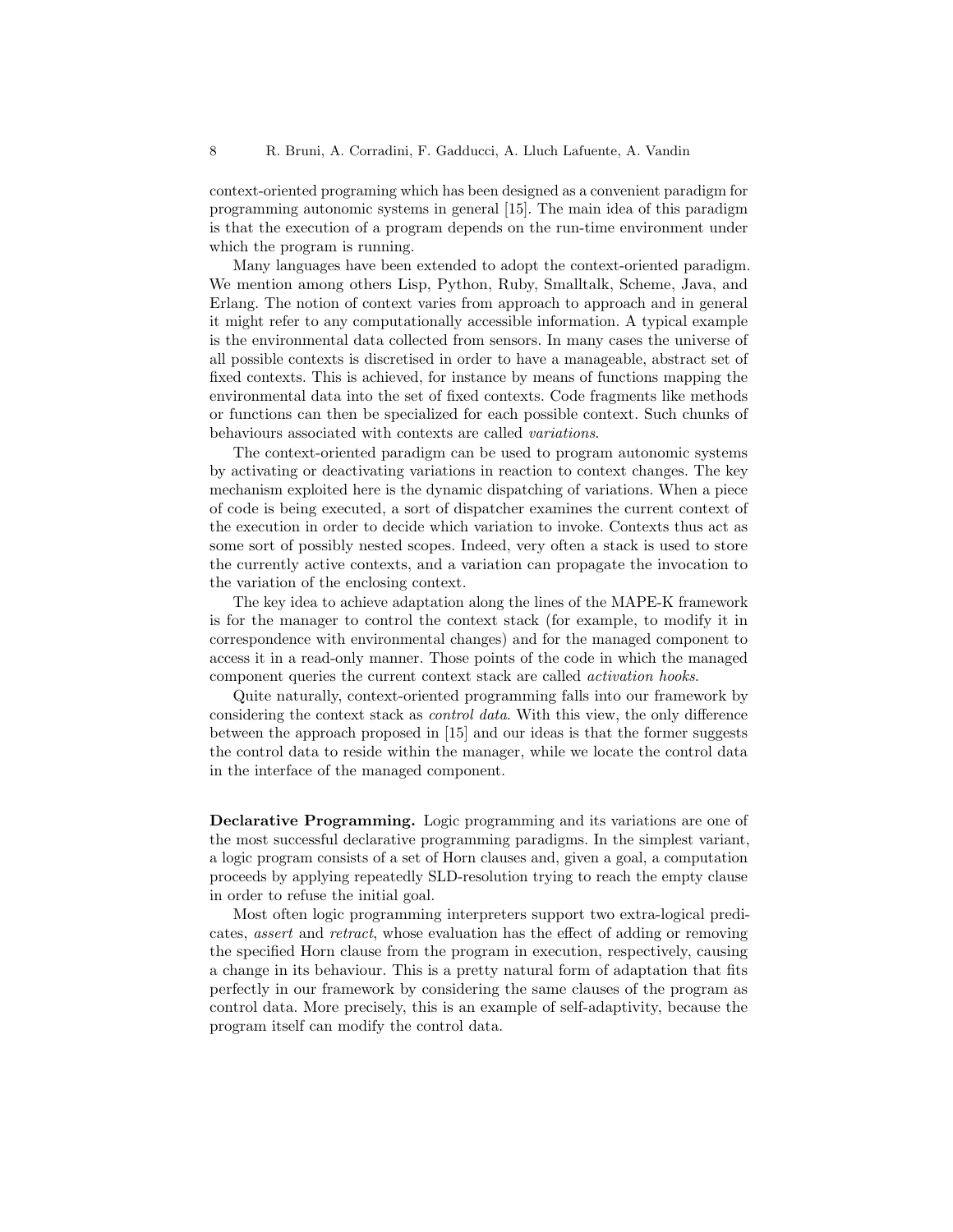Rule-based programming is another example of a very successful and widely adopted declarative paradigm, thanks to the solid foundations offered by rulebased machineries like term and graph rewriting. As many other programming paradigms, several rule-based approaches have been adapted or directly applied to adaptive systems (e.g. graph transformation [6]). Typical solutions include dividing the set of rules into those that correspond to ordinary computations and those that implement adaptation mechanisms, or introducing context-dependent conditions in the rule applications (which essentially corresponds to the use of standard configuration variables). The control data in such approaches are identified by the above mentioned separation of rules, or by the identification of the context-dependent conditions. Such identification is often not completely satisfactory and does not offer a neat and clear separation of concerns.

The situation is different when we consider rule-based approaches which enjoy higher-order or reflection mechanisms. A good example is *logical reflection*, a key feature of frameworks like rewriting logic. At the ground level, a rewrite theory R (e.g. software module) let us infer a computation step  $\mathcal{R} \vdash t \rightarrow t'$ from a term (e.g. program state) t into t'. A universal theory  $\mathcal U$  let us infer the computation at the meta-level, where theories and terms are meta-represented as terms:  $\mathcal{U} \vdash (\overline{\mathcal{R}}, \overline{t}) \rightarrow (\overline{\mathcal{R}}, \overline{t'})$ . Since U itself is a rewrite theory, the reflection mechanism can be iterated yielding what is called the *tower of reflection*. This mechanism is efficiently supported by Maude [5] and has given rise to many interesting meta-programming applications like analysis and transformation tools.

In particular, the reflection mechanism of rewriting logic has been exploited in [11] to formalize a model for distributed object reflection, suitable for the specification of adaptive systems. Such model, suggestively called Reflective Russian Dolls (RRD), has a structure of layered configurations of objects, where each layer can control the execution of objects in the lower layer by accessing and executing the rules in their theories, possibly after modifying them, e.g., by injecting some specific adaptation logic in the wrapped components. Even at this informal level, it is pretty clear that the RRD model falls within our conceptual framework by identifying as "control data" for each layer the rules of its theory that are possibly modified by the upper layer. Note that, while the tower of reflection relies on a white-box adaptation, the russian dolls approach can deal equally well with black-box components, because wrapped configurations can be managed by message passing. The RRD model has been further exploited for modeling policy-based coordination [16] and for the design of PAGODA, a modular architecture for specifying autonomous systems [17].

Models of Concurrency. Languages and models emerged in the area of concurrency theory are natural candidates for the specification and analysis of autonomic systems. We inspect some (most) widely applied formalisms to see how the conceptual framework can help us in the identification of the adaptation logic within each model. Petri nets are without doubts the most popular model of concurrency, based on a set of repositories, called places, and a set of activities, called transitions. The state of a Petri net is called a marking,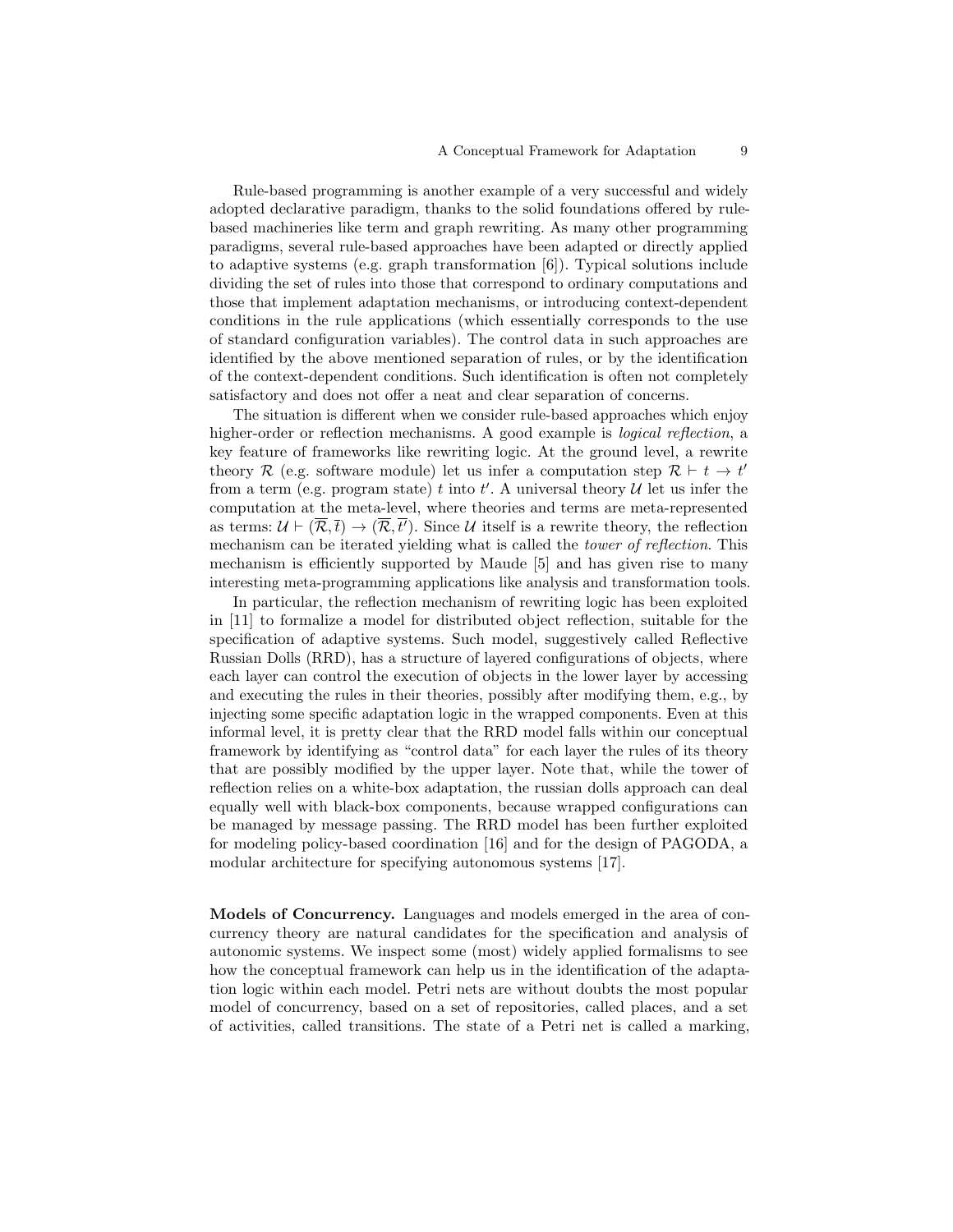that is a distribution of resources, called tokens, among the places of the net. A transition is an atomic action that consumes several tokens and produces fresh ones, possibly involving several repositories at once. Since the topology of the net is static, there is little margin to see a Petri net as an adaptive component: the only possibility is to identify a subset of tokens as control data. Since tokens are typed by repositories, i.e. places, the control data of a Petri net must be a subset  $CP$  of its "control" places. Tokens produced or removed from places in  $CP$  can enable or inhibit certain activities, i.e. adapt the net. The set CP can then be used to distinguish the adaptation logic from the application logic: if a transition modifies the tokens in CP, then it is part of the adaptation logic, otherwise it is part of the application logic. In particular, the transitions with self-loops on places in CP are those exploiting directly the control data in the application.

Mobile Petri nets allow the use of colored tokens carrying place names, so that the output places of a transition can depend on the data in the tokens it consumes. In this case, it is natural to include the set of places whose tokens are used as output parameters from some transition in the set of control places.

Dynamic nets allow for the creation of new subnets when certain transitions fire, so that the topology of the net can grow dynamically. Such "dynamic" transitions are natural candidates for the adaptation logic.

Classical process algebras (CCS, CSP, ACP) are certainly tailored to the modeling of reactive systems and therefore their processes easily fall within the hat of the interactive pattern of adaptation. Instead, characterizing the control data and the adaptation logic is more difficult in this setting. Since process algebras are based on message passing facilities over channels, an obvious attempt is to identify suitable adaptation channels. Processes can then be distinguished on the basis of their behavior on such channels, but in general this task is more difficult with respect to Petri nets, because processes will likely mix adaptation, interaction and computation.

The  $\pi$ -calculus, the join calculus and other nominal calculi, including higherorder versions (e.g. the HO  $\pi$ -calculus) can send and receive channels names, realizing some sort of reflexivity at the level of interaction: they have the ability to communicate transmission media. The situation is then analogous to that of dynamic nets, as new processes can be spawn in a way which is parametric with respect to the content of the received messages. If again we follow the distinction between adaptation channel names from ordinary channel names, then we inherit all the difficulties described for process algebras and possibly need sophisticated forms of type systems or flow analysis techniques to separate the adaptation logic from the application logic.

Paradigms with Reflective, Meta-Level or Higher-Order Features. The same kind of adaptivity discussed for rewriting logic can be obtained in several other computational paradigms that, offering reflective, meta-level or higher-order features, allow one to represent programs as first-class citizens. In these cases adaptivity emerges, according to our definitions, if the program in execution is represented in the control data of the system, and it is modified during execution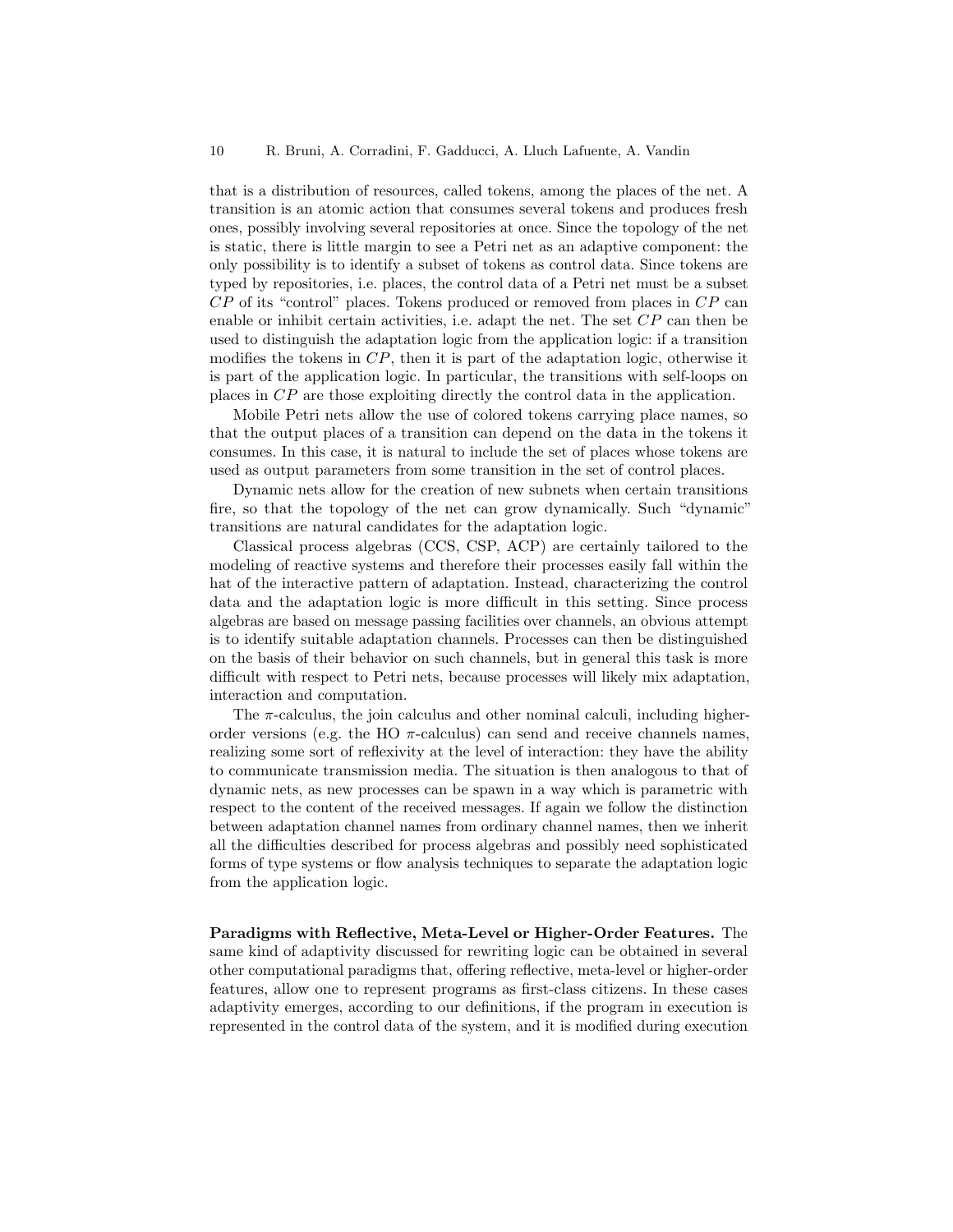causing changes of behaviour. Prominent examples of such formalisms, besides rewriting logic, are process calculi with higher-order or meta-level aspects (e.g. HO  $\pi$ -calculus, MetaKlaim), higher-order variants of Petri nets and Graph Grammars, Logic Programming, and programming languages like LISP, Java, C#, Perl and several others. Systems implemented in these paradigms can realize adaptation within themselves (self-adaptivity), but in general the program under execution can be modified also by a different entity, like an autonomic control loop written in a different language, or in the same language but running in a separate thread.

### 5 A formal model for our framework

We propose a simple formal model inspired by our conceptual framework. Our main purpose is to provide a proof-of-concept that validates the idea of developing formal models of adaptive systems where the key features of our approach (e.g. control data) are first-class citizens. The model we propose is deliberately simple and based on well-known computational artifacts, namely transition systems.

Overall setting. We recall that a labelled transition system (LTS) is defined as a triple  $L = (Q, A, \rightarrow)$  such that Q is the set of states, A is the alphabet of action labels and  $\rightarrow \subseteq Q \times A \times Q$  is the transition relation. We write  $q \stackrel{a}{\rightarrow} q'$ when  $(q, a, q') \in \rightarrow$  and we say that the system can evolve from q to q' via action a. Sometimes, a distinguished initial state  $q_0$  is also assumed.

The first ingredient is an LTS S that describes the behaviour of a software component. It is often the case that  $S$  is not running in isolation, but within a certain environment. The second ingredient is a LTS E that models the environment and that can constrain the computation of  $S$ , e.g. by forbidding certain actions and allowing others. We exploit the following composition operator over LTSs to define the behaviour of S within E as the LTS  $S||E$ .

**Definition 1 (composition).** Given two LTSs  $L_1 = (Q_1, A_1, \rightarrow_1)$  and  $L_2 =$  $(Q_2, A_2, \rightarrow_2)$ , we let  $L_1||L_2$  denote the labelled transition system  $(Q_1 \times Q_2, A_1 \cup$  $(A_2,\rightarrow),$  where  $(q_1,q_2) \stackrel{a}{\rightarrow} (q'_1,q'_2)$  iff either of the following holds:  $q_i \stackrel{a}{\rightarrow}_i q'_i$  for  $i = 1, 2$  with  $a \in A_1 \cap A_2$ ;  $q_i \stackrel{a}{\rightarrow}_i q'_i$  and  $q'_j = q_j$  for  $\{i, j\} = \{1, 2\}$  with  $a \in A_i \setminus A_j$ .

Note that in general it is not required that  $A_1 = A_2$ : the transitions are synchronised on common actions and are asynchronous otherwise.

Since adaptation is usually performed for the sake of improving a component's ability to perform some task or fulfill some goal, we provide here a very abstract but flexible notion of a component's objective in form of logical formulae. In particular, we let  $\psi$  be a formula (expressed in some suitable logic) characterizing the component's goal and we denote with the predicate  $L \models \psi$  the property of the LTS L satisfying  $\psi$ . Note that it is not necessarily the case that  $L \models \psi$  gives a yes/no result. For example, we may expect  $L \models \psi$  to indicate how well L fits  $\psi$ , or the likelihood that L satisfies  $\psi$ . In the more general case, we can assume that  $L \models \psi$  evaluates to a value in a suitable domain. We write  $L \not\models \psi$  when L does not fit  $\psi$ , e.g. when the value returned is below a given threshold.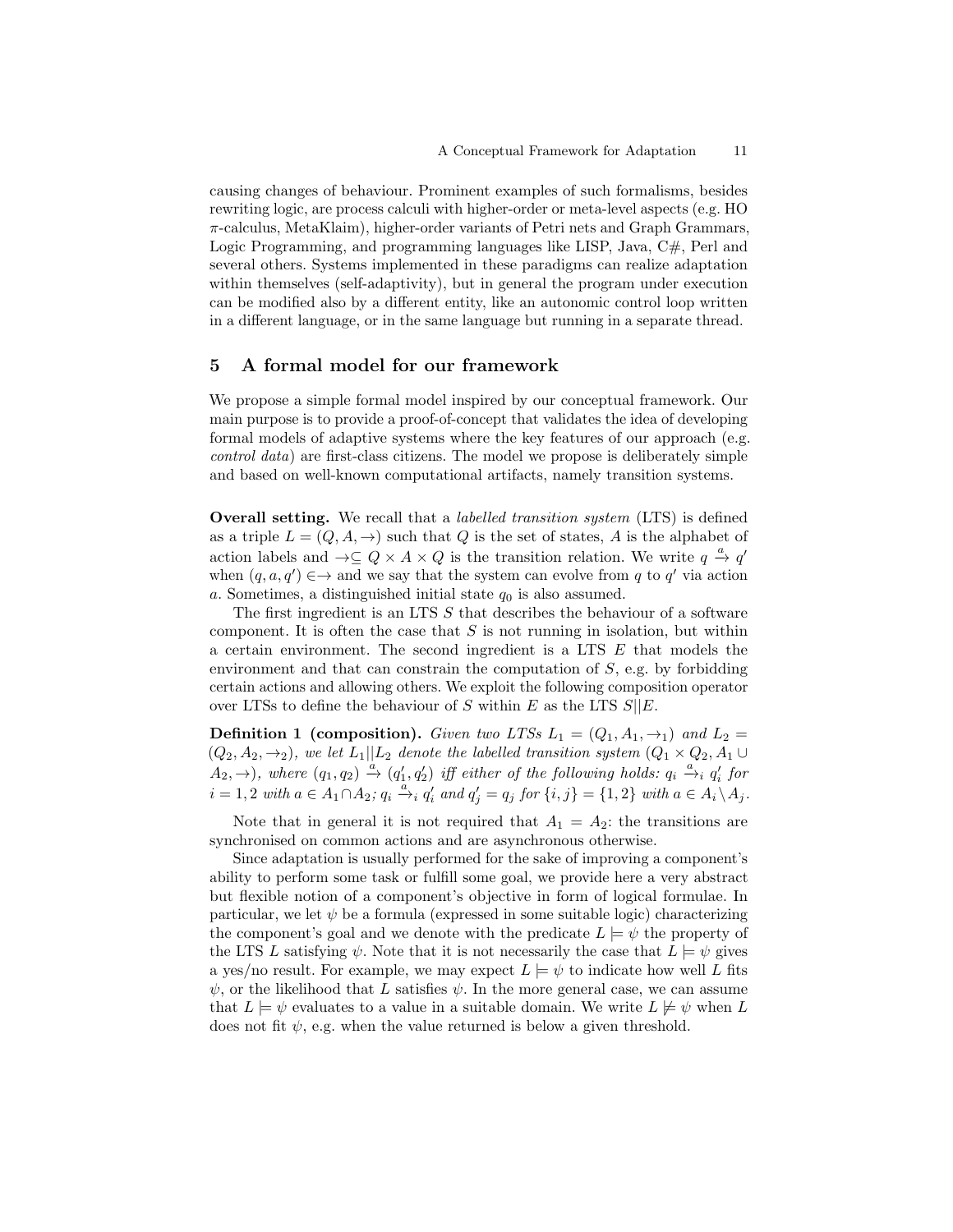Adaptable vs non-adaptable components. In a perfect but static world, one would engineer the software component S by ensuring that  $S||E| \models \psi$  and live happily afterwards (if such an S can be found). This is not realistic: the analyst has only a partial knowledge of E; S must be designed for running in different environments; the environment may change in an unpredictable manner by external causes while S is running; the goal  $\psi$  may be superseded by a more urgent goal  $\psi'$  to be accomplished. Roughly, we can expect frequent variations of E and possible, but less frequent, variations of  $\psi$ . The component is adaptable if it can cope with these changes in E and  $\psi$  by changes in its control data.

When S has no control data the component is not adaptable. The other extreme is when the whole  $S$  is the control data. Indeed an LTS can be represented and manipulated in several forms: as a list of transitions or as a transition matrix when it is finite; as a set of derivation rules when it is finitely specified.

Most appealing is the case when  $S$  is obtained as the combination of some statically fixed control FC and of some control data CD, i.e.,  $S = FC||CD$ . Then, adaptavity is achieved by plugging-in a different control data  $CD'$  in reaction to a change in the environment from E to E' (with  $S||E' \not\models \psi$  and  $FC||CD'||E' \models \psi$ , or to a change in the goal from  $\psi$  to  $\psi'$  (with  $S||E \not\models \psi'$  and  $FC||CD'||E \models \psi'$ , or to a change in both.

We assume here that the managed component  $FC$  is determined statically such that it cannot be changed during execution and that each component may run under a unique manager CD at any time. However, adaptable components come equipped with a set of possible alternative managers  $CD_1, ..., CD_k$  that can be determined statically or even derived dynamically during the computation.

**Knowledge-based adaptation.** Ideally, given FC, E and  $\psi$  it should be possible for the manager to select or construct the best suited control data  $CD_i$ (among the available choices) such that  $FC||CD_i||E \models \psi$  and install it over FC. However, in real cases  $E$  may not be known entirely or may be so large that it is not convenient to represent it exactly. Therefore, we allow the manager to have a perfect knowledge of FC and of the goal  $\psi$ , but only a partial knowledge of E, that we denote by O and call the observed environment, or context.

The context O is derived by sensing the component's run-time environment. In general we cannot expect  $O$  and  $E$  to coincide: first, because the manager has limited sensing capabilities and second because the environment may be changed dynamically by other components after it has been sensed. Thus, O models the current perception of the environment from the viewpoint of the component.

The context O is expected to be updated frequently and to be used to adapt the component. This means that CD is chosen on the basis of  $FC$ , O and  $\psi$ , and that the manager can later discover that the real environment E differs from O in such a way that  $FC||CD||E \not\models \psi$  even if  $FC||CD||O \models \psi$ . When this occurs, on the basis of the discovered discrepancies between E and O, a new context  $O'$ can be sensed to approximate  $E$  better than  $O$ , and  $O'$  can be used to determine some control data  $CD'$  in such a way that  $FC||CD'||O' \models \psi$ .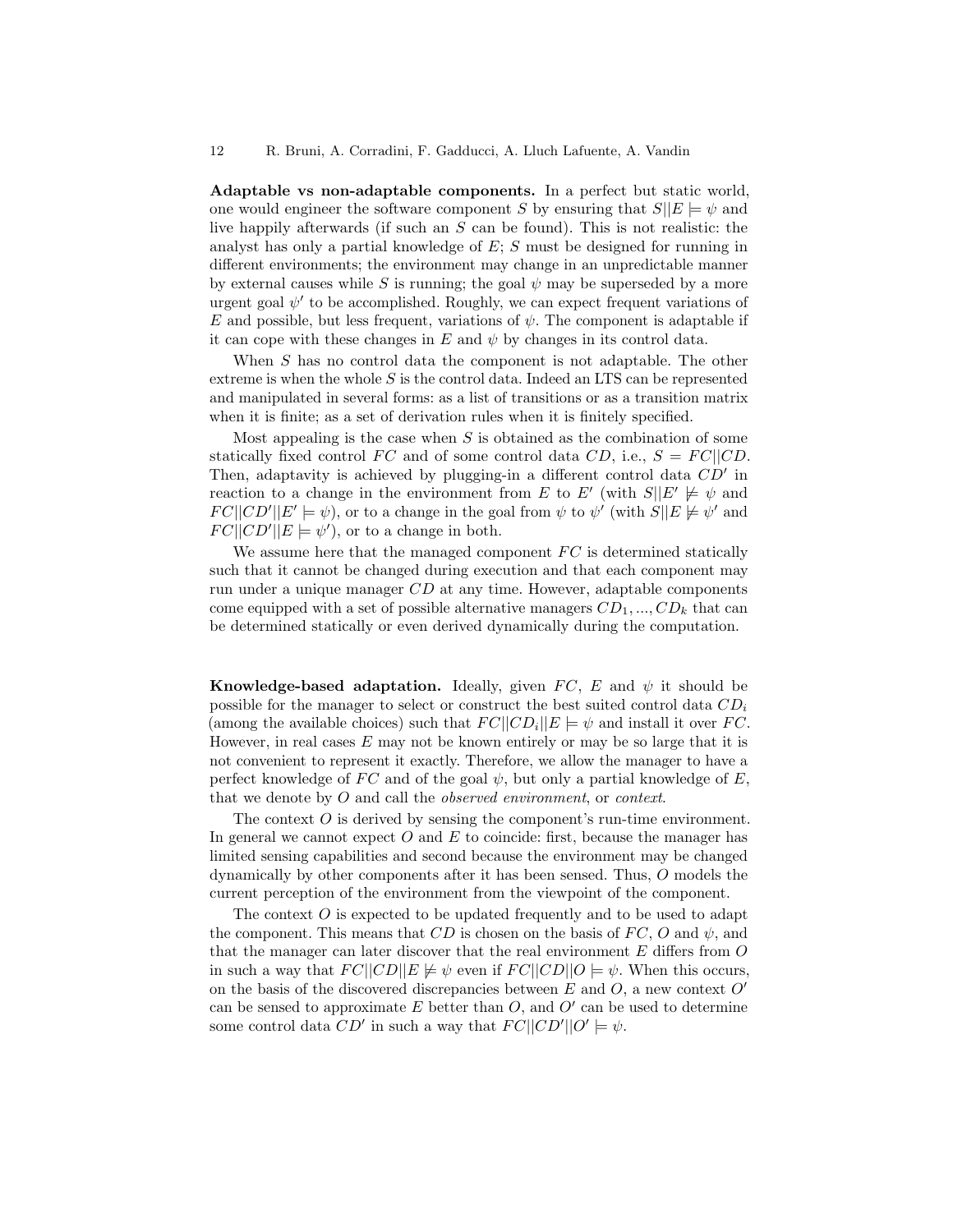**Self-adaptive components.** If the available control data strategies  $CD_1, ..., CD_k$ are finitely many and statically fixed, then some precompilation can be applied that facilitates the adaptation to the changing environment, as explained below.

We assume that, given  $FC$ ,  $\psi$  and any  $CD_i$  we can synthesize the weakest precondition  $\phi_i$  on the environment such that  $O \models \phi_i$  implies  $FC||CD_i||O \models \psi$ . Then, when the context changes from  $O$  to  $O'$ , the manager can just look for some  $\phi_j$  such that  $O' \models \phi_j$  and then update the control data to  $CD_j$ .

Definition 2 (Self-adaptive component). A self-adaptive component is a tuple  $\langle FC, CD, \psi, \alpha_{\psi} \rangle$  where FC models the managed component; CD is a family of control data;  $\psi$  is the component's goal; and  $\alpha_{\psi}: \mathcal{O} \times \mathcal{CD} \to \mathcal{CD}$  is a function that given a context  $O \in \mathcal{O}$  and the current control data CD returns a control data  $CD'$  such that  $FC||CD'||O \models \psi$ .

Enforcing the analogy of LTS based control, a possible formalization of the control manager of a self-adaptive component can be given as the composition of two LTSs: a fixed manager FM and the control data MCD defined as follows. The set of states of  $FM$  is  $CD$ , and its transitions are labelled by context/goal pairs: for any  $CD, CD', O, \psi$  we have a transition  $CD \xrightarrow{O, \psi} CD'$  iff  $\alpha_{\psi}(O, CD) = CD'.$ The LTS MCD has a single state and one looping transition labelled with the current context O and the current goal  $\psi$ . The composition  $FM||MCD$ constrains the manager to ignore all transitions with labels different from  $O, \psi$ . The manager updates the control data of the managed component according to its current state. If  $CD'$  is the preferred strategy for  $O, \psi$  but  $CD$  is the current strategy, then the manager will move to  $CD'$  and then loop via  $CD' \xrightarrow{O,\psi} CD'.$ 

Stacking adaptive components. Pushing our formal model further, by exploiting the control data of  $\langle FC, CD, \psi, \alpha \rangle$  we can add one more manager on top of the self-adaptive component, along the tower of adaptation (§3).

This second-level control manager can change the structure of MCD. For example, just by changing the label of its sole transition this (meta-)manager can model changes in the context, in the current goal, or in both.

However, one could argue that also other elements of the self-adaptive component could be considered as mutable. For example, one may want to change at run-time the adaptation strategy  $\alpha_{\psi}$  that resolves the nondeterminism when there are several control data that can be successfully used to deal with the same context  $O$ , or even the set of available control data  $\mathcal{CD}$ , for example as the result of a learning mechanism. This can be formalized easily by exposing a larger portion of FM as control data.

Needless to say, also the above meta-manager can be designed as an adaptable component, formalizing its logic via a suitable LTS that exposes some control data to be managed by a upper level control manager, and so on.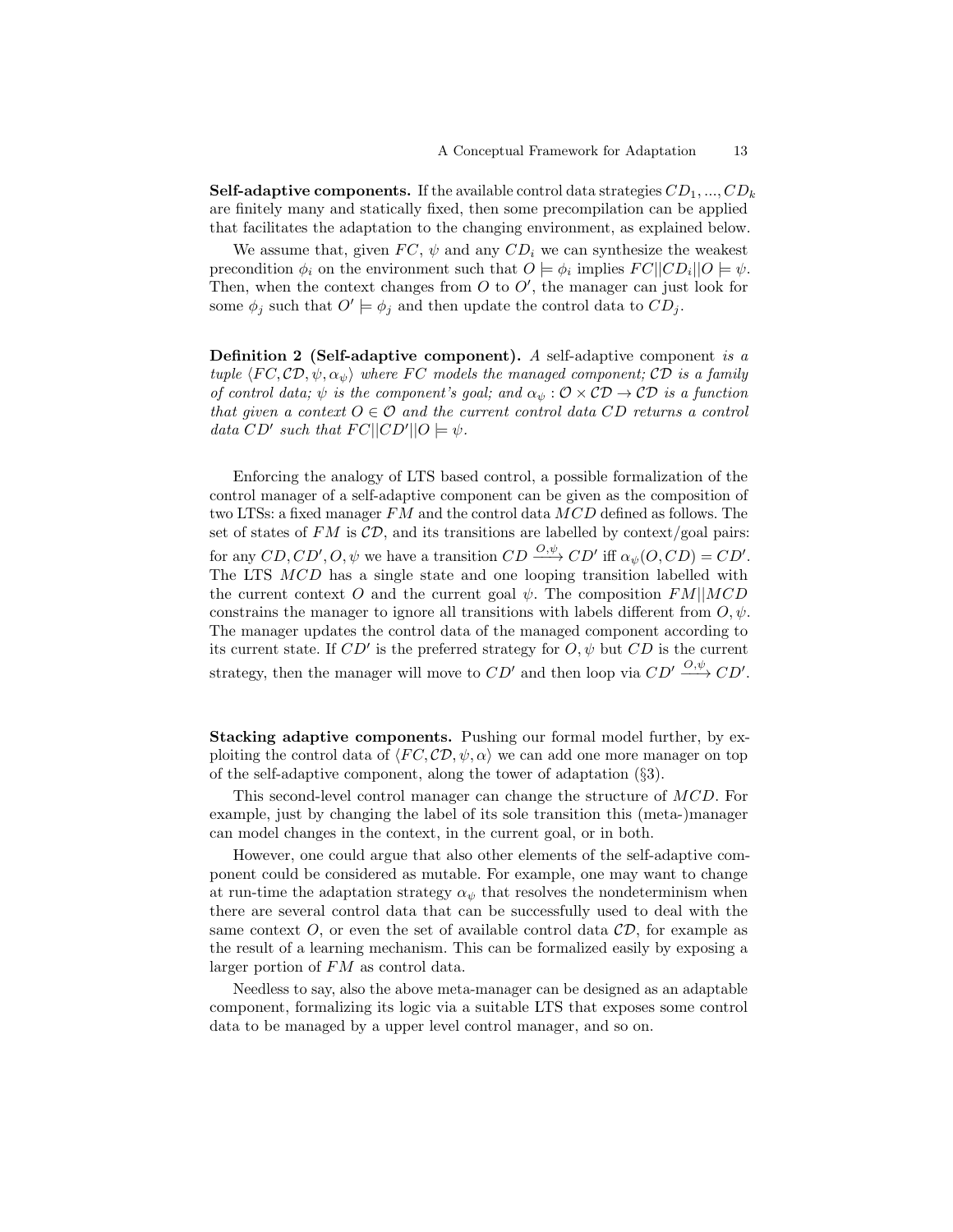### 6 Conclusion and Future Developments

We presented a conceptual framework for adaptation, where a central role is played by the explicit identification of the control data that govern the adaptive behavior of components. As a proof of concept we have discussed how systems conforming to well-accepted adaptive architectures, including IBM's MAPE-K and several adaptive patterns, fit into our framework. We have also considered several representative instances of our approach, focusing on foundational models of computation and programming paradigms, and we proposed a simple formalization of our concepts based on labelled transition systems.

We plan to exploit our conceptual framework by developing sound design principles for architectural styles and patterns in order to ensure correctnessby-design, and guidelines for the development of adaptive systems conforming to such patterns. For instance, we might think about imposing restrictions on the instances of our framework such as requiring an explicit separation of the component implementing the application logic from the component modifying the control data, in order to avoid self-adaptation within an atomic component and to guarantee separation of concerns, and an appropriate level of modularity.

We also plan to develop analysis and verification techniques for adaptive systems grounded on the central role of control data. Data- and control-flow analysis techniques could be used to separate, if possible, the adaptation logic from the application logic. This could also reveal the limits of our approach in situations where the adaptation and the application logics are too entangled.

Another current line of research aims at developing further the reflective, rule-based approach (§4). Starting from [11] we plan to use the Maude framework to develop prototype models of archetypal and newly emerging adaptive scenarios. The main idea is to exploit Maude's meta-programming facilities (based on logical reflection) and its formal toolset in order to specify, execute and analyze those prototype models. A very interesting road within this line is to equip Maude-programmed components with formal analysis capabilities like planning or model checking based on Maude-programmed tools.

Even if we focused the present work on adaptation issues of individual components, we also intend to develop a framework for adaptation of ensembles, i.e., massively parallel and distributed autonomic systems which act as a sort of swarm with emerging behavior. This could require to extend our local notion of control data to a global notion, where the control data of the individual components of an ensemble are treated as a whole, which will possibly require some mechanism to amalgamate them for the manager, and to project them backwards to the components. Also, some mechanism will be needed to coordinate the adaptation of individual components in order to obtain a meaningful adaptation of the whole system, in the spirit of the overlapping adaptation discussed in [19].

Last but not least, we intend to further investigate the connection of our work with the other approaches presented in the literature for adaptive, self-adaptive and autonomic systems: due to space limitation we have considered here just a few such instances.